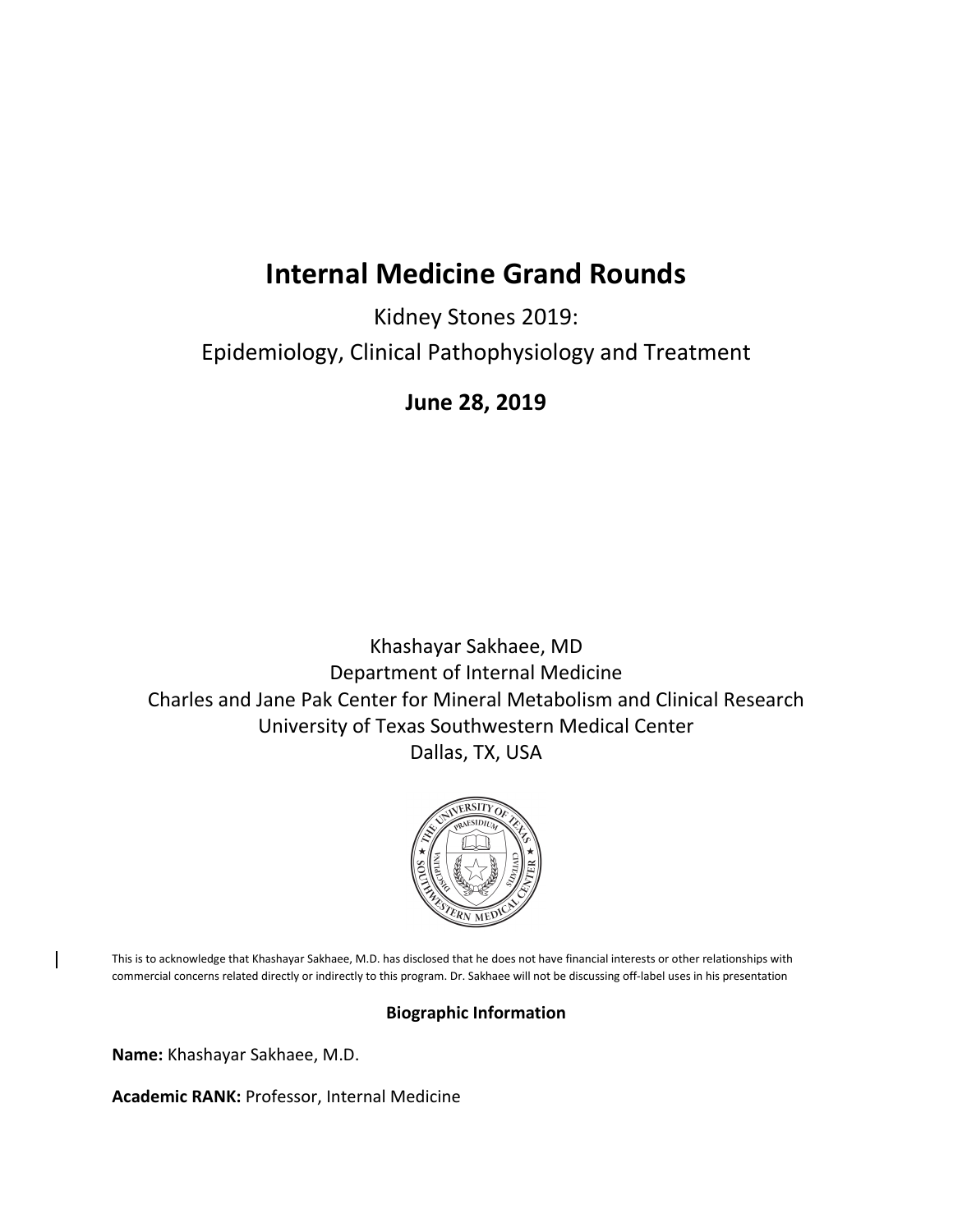### **Division:** Mineral Metabolism

**Interest**: Teaching patient care, patient-oriented research with a particular interest in the pathophysiologic mechanisms and treatment of kidney stones and metabolic bone disease.

**Purpose & Overview**: Unraveling the underlying pathophysiologic mechanisms of hyperoxaluria and low urinary pH in the pathogenesis of calcium oxalate and uric acid kidney stone disease. Exploring novel countermeasures to reduce the risk of kidney stones.

#### **Educational Objectives:**

- 1. To understand the prevalence of kidney stone disease.
- 2. To unravel the underlying pathophysiologic mechanisms of calcium oxalate and uric acid kidney stone disease.
- 3. To define novel therapeutic approaches for the treatment of calcium oxalate and uric acid stones.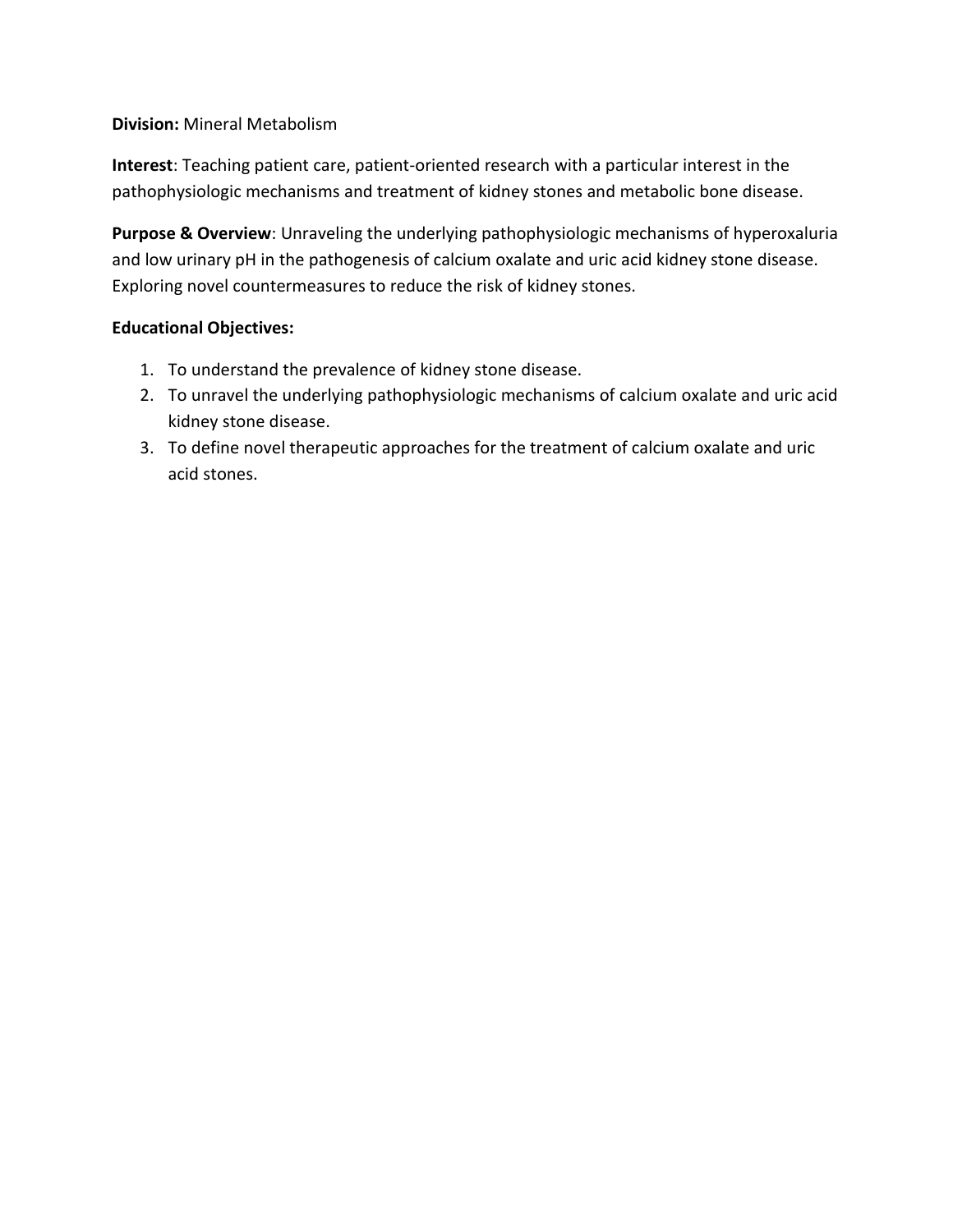## **Grand Rounds Outline**

- **Introduction**
- **Global Prevalence of Kidney Stone Disease**
- Underlying Pathophysiologic Mechanism(s) of Calcium Stones
- **Epidemiology of Uric Acid Kidney Stones**
- Physicochemical Properties of Uric Acid Stone Formation
- **E** Clinical Pathophysiology of Uric Acid Kidney Stones
- **Future Directions**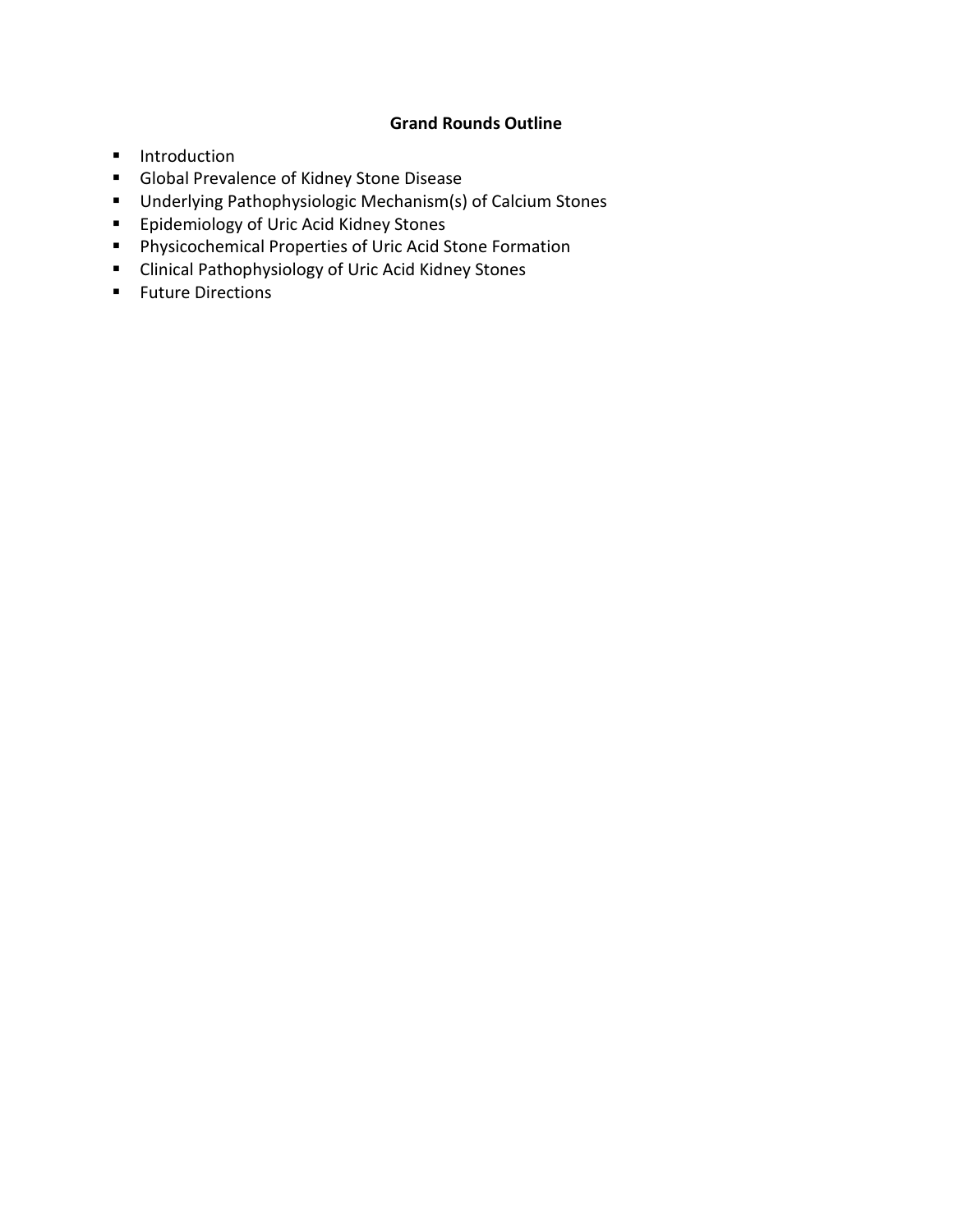#### **Introduction**

The prevalence of kidney stones has increased globally in recent decades<sup>1-3</sup>. Kidney stones have become increasingly known to be a systemic disorder linked to obesity/metabolic syndrome (MS)<sup>4</sup>. Calcium oxalate stones (CaOx) and uric acid (UA) stones are the most prevalent type of kidney stone disease in the United States and abroad<sup>5</sup>. In recent years, major advances have been made in exploring the underlying pathophysiologic mechanisms and potential treatment in both calcium and uric acid stone forming populations $6,7$ .

#### **Global Prevalence of Kidney Stone Disease**

In a recent NHANES study, the overall prevalence of kidney stones was reported to be 10.6% in males and 7.1% in females<sup>2</sup> (Figure 1). Thus, 1 in 11 individuals in the U.S. had a history of kidney stones in contrast to 1 in 20 in the U.S. population in previous estimates<sup>2</sup>. Moreover, conditions linked with MS were shown to be more predictive of urolithiasis **(Figure 1)**.

In a more recent study<sup>3</sup>, it was shown that the prevalence of kidney stone disease in adults increased globally and is higher in the Western world than in the Far East. The highest prevalence was reported in Saudi Arabia and in a few other ancient countries. Besides obesity/MS, global warming has been attributed to significantly increase the prevalence kidney stones in the northern U.S. In a recent



*Figure 1: Weighted prevalence of stone disease by gender and body mass index (BMI) category.*

retrospective study in Dallas of 1,516 patients over 35 years of age, it was shown that both the proportion of stone formers presenting with uric acid stones has increased significantly and the proportion of females with calcium stones has increased over time<sup>8</sup>.

### **Underlying Pathophysiologic Mechanism(s) of Calcium Stones**

CaOx stones are the most prevalent type of kidney stone and have been shown to occur in 60-70% of the kidney stone population **(Figure 2)**. The pathophysiologic mechanisms for CaOx in kidney stone formation are complex and diverse, however hypercalciuria and hyperoxaluria are the most significant etiologic factors for the development of CaOx stone disease<sup>5</sup>. Physiochemically, urinary oxalate was shown to be equally effective as urinary calcium at increasing the urinary saturation of



*Figure 2: Stone composition and relative*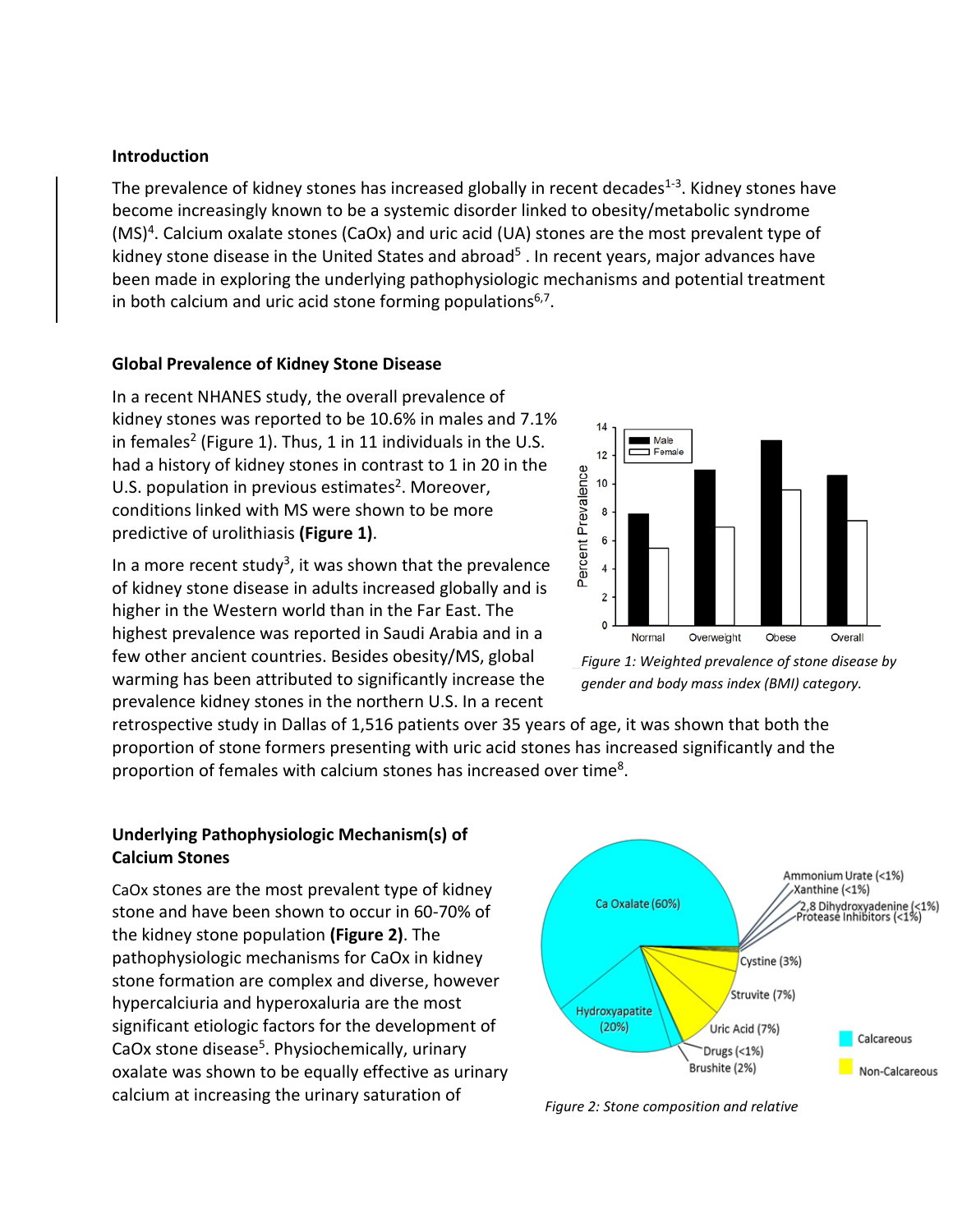CaOx<sup>9</sup>. The concentration of oxalate (Ox) is 100 times higher in urine than in serum due to water reabsorption in the kidneys. Physiochemically, CaOx is barely soluble in a urinary environment at approximately 57  $\mu$ mol/I at a pH of 7.0. Therefore, a normal urine with one to two liters per day and a normal urinary excretion of <450 μmol Ox/day is often supersaturated with CaOx.

With an increasing prevalence of obesity/MS, urinary Ox has increased significantly<sup>8</sup>. However, the exact underlying pathophysiologic mechanisms between obesity/MS and increased urinary Ox excretion have not been fully explored. The principal causes of hyperoxaluria can be classified to: (1) increased dietary intake of Ox; (2) increased intestinal Ox absorption and metabolism; and (3) enhanced hepatic Ox production which has been generally attributed to inborn error in metabolism of Ox production **(Figure 3)**. Our recent retrospective study showed a positive correlation between BMI and



*Figure 3: Mechanisms of normal oxalate homeostasis* 

urinary oxalate among calcium stone formers under a fixed metabolic diet. This result suggests the contribution of potentially increased enhanced intestinal Ox absorption and/or increased endogenous hepatic Ox production<sup>10</sup>. However, the validity of these mechanisms have yet to be explored in a prospective metabolic study.

A recent preclinical study tested the potential underlying mechanisms of obesity-associated hyperoxaluria using *ob/ob* mice<sup>11</sup>. To eliminate the role of dietary oxalate, the *ob* mice were pair-fed with control animals. Despite the dietary control, urinary Ox remained significantly higher in *ob* mice. Moreover, under an Ox free diet for four days, the urinary Ox remained significantly higher in *ob* mice than in the control littermates. The possibility of increased hepatic Ox production was excluded by the measurement of surrogate marker of hepatic Ox synthesis, which was found to be similar in *ob* and control mice.

From the above observations, it has been suggested that increasing the amount of Ox absorbed by the intestine may play a key role in obesity, associated with hyperoxaluria in the *ob* mice model. This notion was supported by an *in vitro* study of jejunal tissue using a Ussing chamber, showing diminished Ox secretion in *ob* mice compared with the controls. The diminished Ox secretion was further supported by the finding of decreased jejunal levels of the putative anion exchange transporter *Slc26a6* (A6) mRNA and protein expression in *ob* mice than with controls. Given that A6 is expressed in apical portions of small intestine and the large bowel, it was concluded that this transporter plays a principal role in defective intestinal Ox secretion in *ob* mice<sup>11</sup>. From the presence of the jejunal wall inflammation the authors concluded that hyperoxaluria in obesity depends on a complex network of inflammatory responses linked to metabolic outcome.

The contribution of altered gut microbiota colonization with *Oxalobactor formigenes* (OF) has also been previously demonstrated in obese subjects. This possibility could not be tested in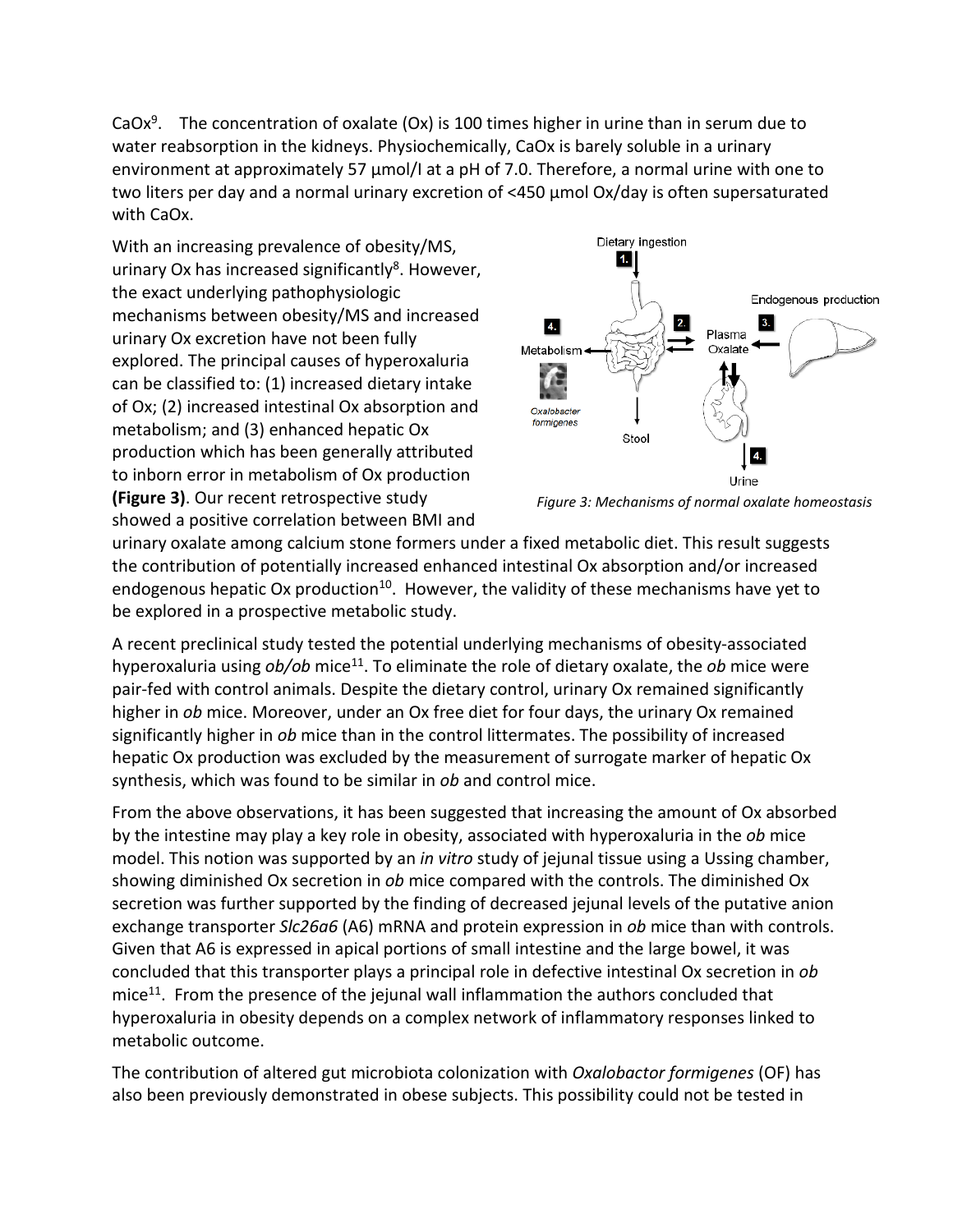mice because they were usually found to be *O formigenes* negative. In one human study, intestinal Ox absorption was found to be similar in *O. formigenes*-positive and *O. formigenes*negative kidney stone formers, however, plasma Ox concentrations were significantly higher in *O. formigenes*-negative population. These findings exposed the role of decreased intestinal Ox secretion in *O. formigenes*-negative CaOx kidney stone formers<sup>12</sup>.

Since there is a strong association between CaOx kidney stones and obesity/MS, it is expected that bench studies will lead to clinical studies that unravel the link between obesity and urinary Ox excretion in humans with CaOx kidney stones. The future mechanistic and clinical studies are crucial in elucidating the pathogenetic role of obesity-induced inflammation and its relationship to altered intestinal microbiota in this population.

15

## **Epidemiology of Uric Acid Kidney Stones**

Similar to calcium stones, there is global heterogeneity in the prevalence of UA stones. In the United States, the prevalence of uric acid stones has increased steadily with an increasing BMI **(Figure 4)**. In certain areas of the world, including the Middle East, the prevalence of uric acid stones have been reported to be higher and approaching 22- 28[%13.](#page-8-12) Observational and epidemiologic studies have shown that a there is a higher prevalence of UA stones among diabetic and obese stone formers $14$ . The association features

of metabolic syndrome in UA stone formers in the Western societies has also been demonstrated in the Hmong population born in the U.S. The increased prevalence of UA stones among this population is much higher than in neighboring regions adjacent to Hmong native

land suggesting that the acquisition of Western dietary habits play an important role in the incident of UA stones in this population<sup>15</sup>.

## **Physicochemical Properties of Uric Acid Stone Formation**

UA is an end product of purine metabolism which is metabolized by the hepatic enzyme uricase to the soluble allantoin, and consequently excreted into the urine<sup>16</sup>. However, since humans lack the uricase enzyme, they attain higher serum and urinary UA concentrations than other mammals. UA is a weak organic acid (pKa 5.35 at  $37^{\circ}$ C) with constant ionization in the acidic urinary environment commonly





31

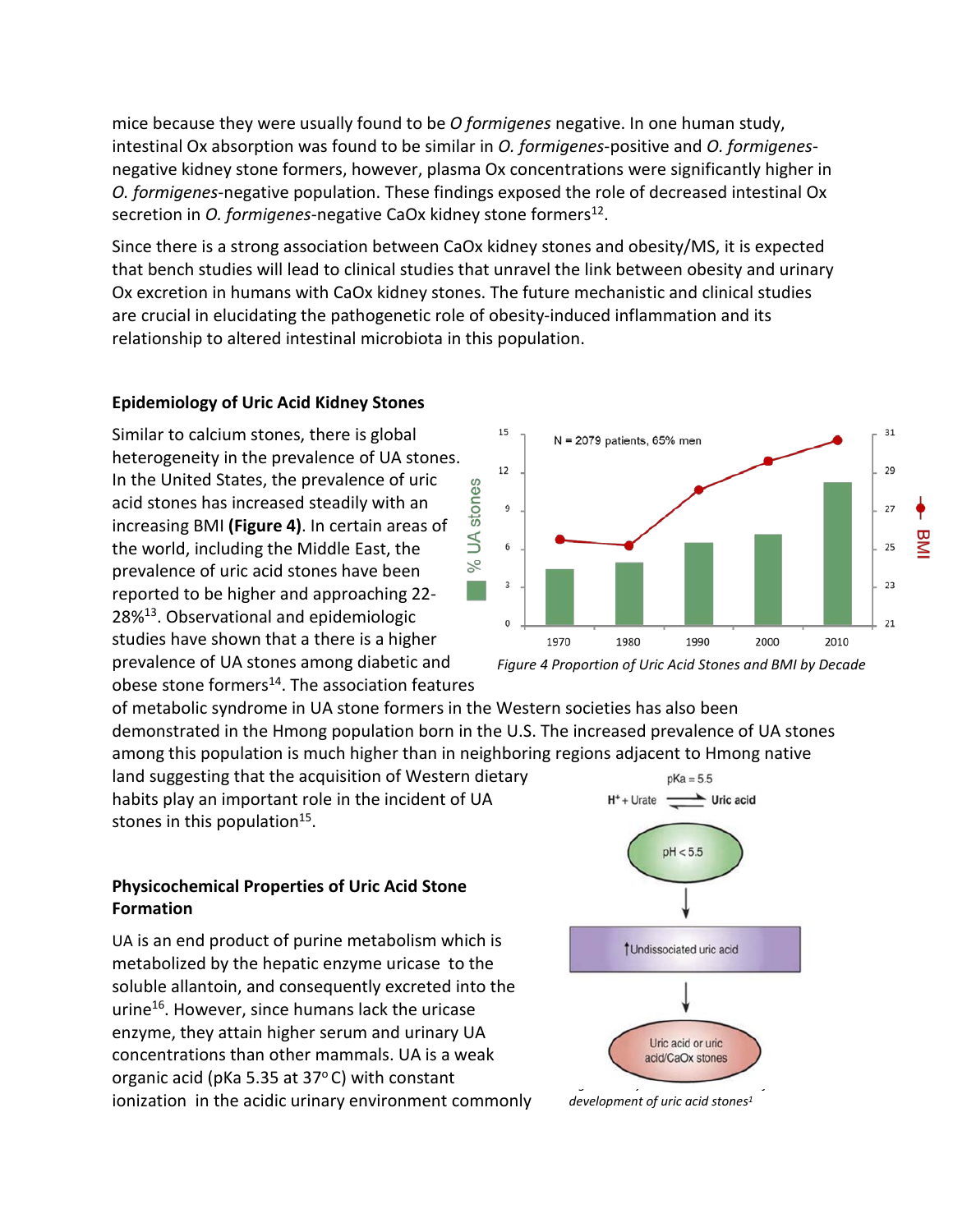encountered in UA stone formers (urinary pH ≤5.5). This results in the urine becoming supersaturated with respect to the sparingly soluble UA, thus increasing the risk for UA stone formatio[n17](#page-8-16) **(Figure 5)**. Given that UA excretion under normal circumstances exceeds 600-800 mg/day with a limited UA solubility of 100mg/L the urinary environment is at a great risk for UA precipitation. Therefore, urinary pH plays a key role in the inhibition of UA precipitation.

## **Clinical Pathophysiology of Uric Acid Kidney Stones**

The three most important factors for the development of UA stones are low urinary pH, hyperuricosuria and low urinary volume, with the most significant factor being the low urinary pH, which directly increases undissociated uric acid<sup>18</sup>. We have previously shown under inpatient controlled diets that the two principal factors contributing to low urinary pH in this population are: reduced renal ammonium (NH4 +) excretion and increased net acid excretion (NAE[\)18](#page-8-17) **(Figure 6A & 6B)**.



*under inpatient controlled diet*

*controlled diet*

Under normal circumstances, an acid-base balance is maintained with a high capacity buffer, ammonia (pKa 9.2), which efficiently buffers most of the protons secreted while the remaining protons are buffered by other anions collectively called titratable acids and maintains a normal urinary pH. However, with the defective NH<sub>4</sub><sup>+</sup> excretion in UA kidney stone formers, the proton would be buffered mainly by titratable acids to maintain acid base equilibrium, promoting the formation of undissociated uric acid<sup>1</sup>. The defective urinary  $NH_4$ <sup>+</sup> excretion was shown in Zucher Diabetic Fatty (ZDF) rats, an established animal model of obesity and metabolic syndrome<sup>19</sup>. In this animal model, compared to the lean litter mates, a higher renal triglyceride content was accompanied with low urinary NH<sub>4</sub><sup>+</sup> and pH. Moreover, treatment of ZDF with thiazoladinediones (TZD), which are known to reduce ectopic tissue steatosis, restored urinary profiles to that of the lean control animals $19$ .

A study performed under a constant metabolic diet using urinary metabolomics has shown that excess organic acids presented to the kidney in UA stone formers involved 26 organic anions with acid dissociation constants that allowed them to titrate protons within the pH range of the urine<sup>20</sup>. This study, for the first time demonstrated that higher acid load presented to the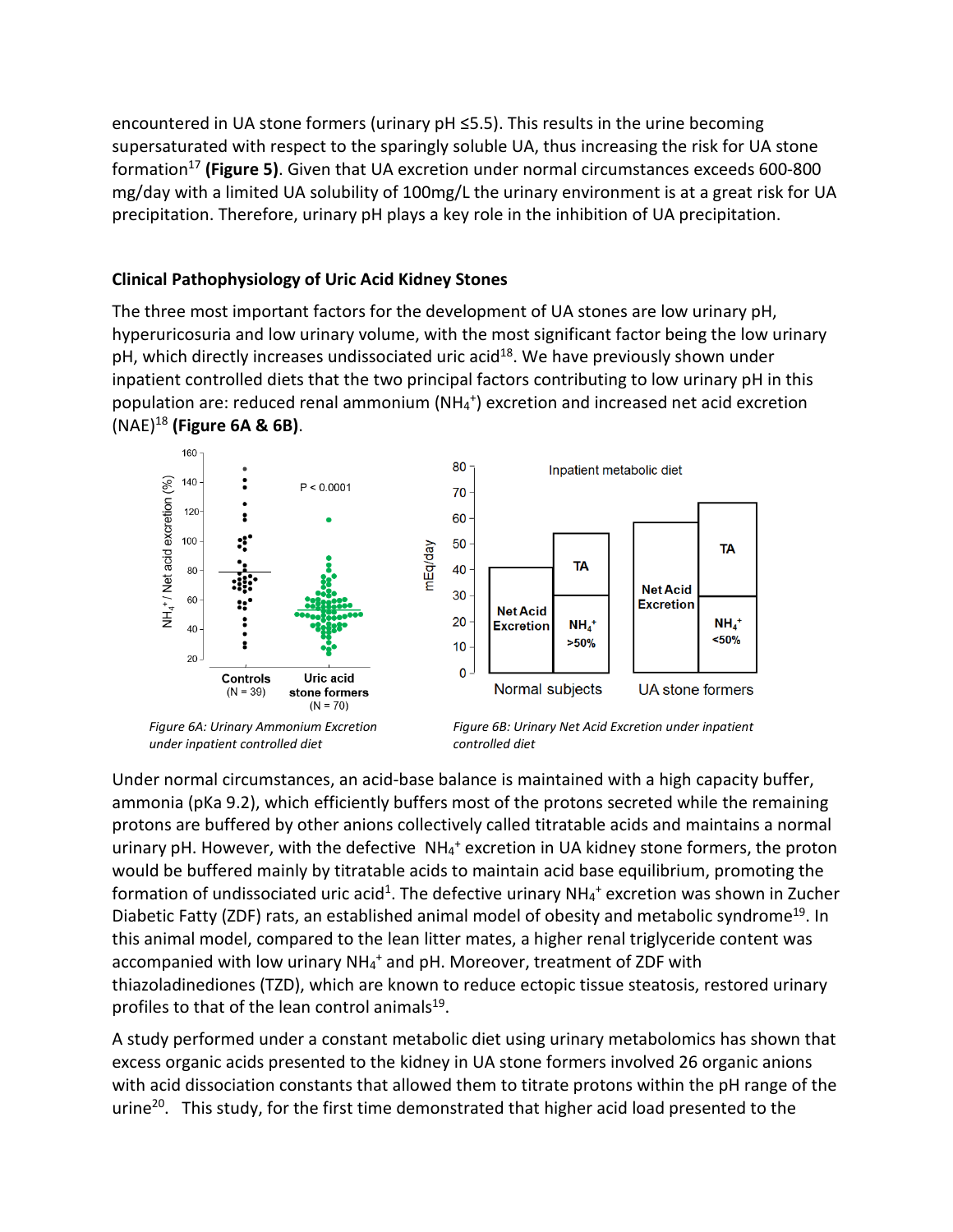kidney resulted in an increased NAE excretion and plays a key role in the pathogenesis of UA stone formation.

To test the effects of TZD in patients with uric acid stones, a proof-of-concept study demonstrated that treatment with TZD increased urinary pH, reduced NAE and increased the proportion of NAE as  $NH_4^{+7}$ .

## **Future Directions**

Since the development of potassium citrate in the 1980s here at UT Southwestern, no new pharmacological agents have been developed for the treatment of calcium oxalate or uric acid stones.

A preclinical study in *ob/ob* mice suggests inflammation as a contributor to the pathogenetic mechanism of hyperoxaluria in obesity-associated hyperoxaluria<sup>11</sup>. The contribution of inflammatory pathways in the pathogenesis of hyperoxaluria has not yet been investigated in calcium oxalate kidney stone formers. If the result of the clinical investigations support the preclinical data, one may infer that agents that inhibit inflammatory signals and consequently improve insulin resistance should be tested.

Moreover, the importance of the role of the *OF* could not be examined in mice because they were usually found to be *OF* negative. The contribution of *OF* is important given that a case control study of 274 patients with recurrent calcium oxalate stones and 259 normal subjects have shown that prevalence of *OF* was significantly lower in stone formers than in controls. In this study, although the case and control subjects were matched with respect to age, gender, race, ethnic background, region and antibiotic use, no attempts were made to differentiate the obese and non-obese subjects<sup>21</sup>. In a previous study, the use of *OF*, as an orally administrated probiotic in frozen paste or as enteric-coated capsule, showed a transient, beneficial effect in lowering urinary oxalate excretion in patients with primary hyperoxaluria type  $1^{22}$ . However, this effect was not confirmed in a randomized placebo controlled study which lasted over 24 weeks $23$ .

The use of oral recombinant oxalate decarboxylase enzyme has shown a successful response in a phase I trial in normal subjects with diet-induced hyperoxaluria<sup>6</sup> and also in a phase II trial in patients with enteric hyperoxaluria.

The results of the short-term proof-of-concept study using TZD in patients with uric acid stones is promising given that this targeted therapy not only improves the urinary biochemical profiles but also unravels the underlying pathophysiologic mechanism of obesity/metabolic syndrome in the pathogenesis of uric acid stones.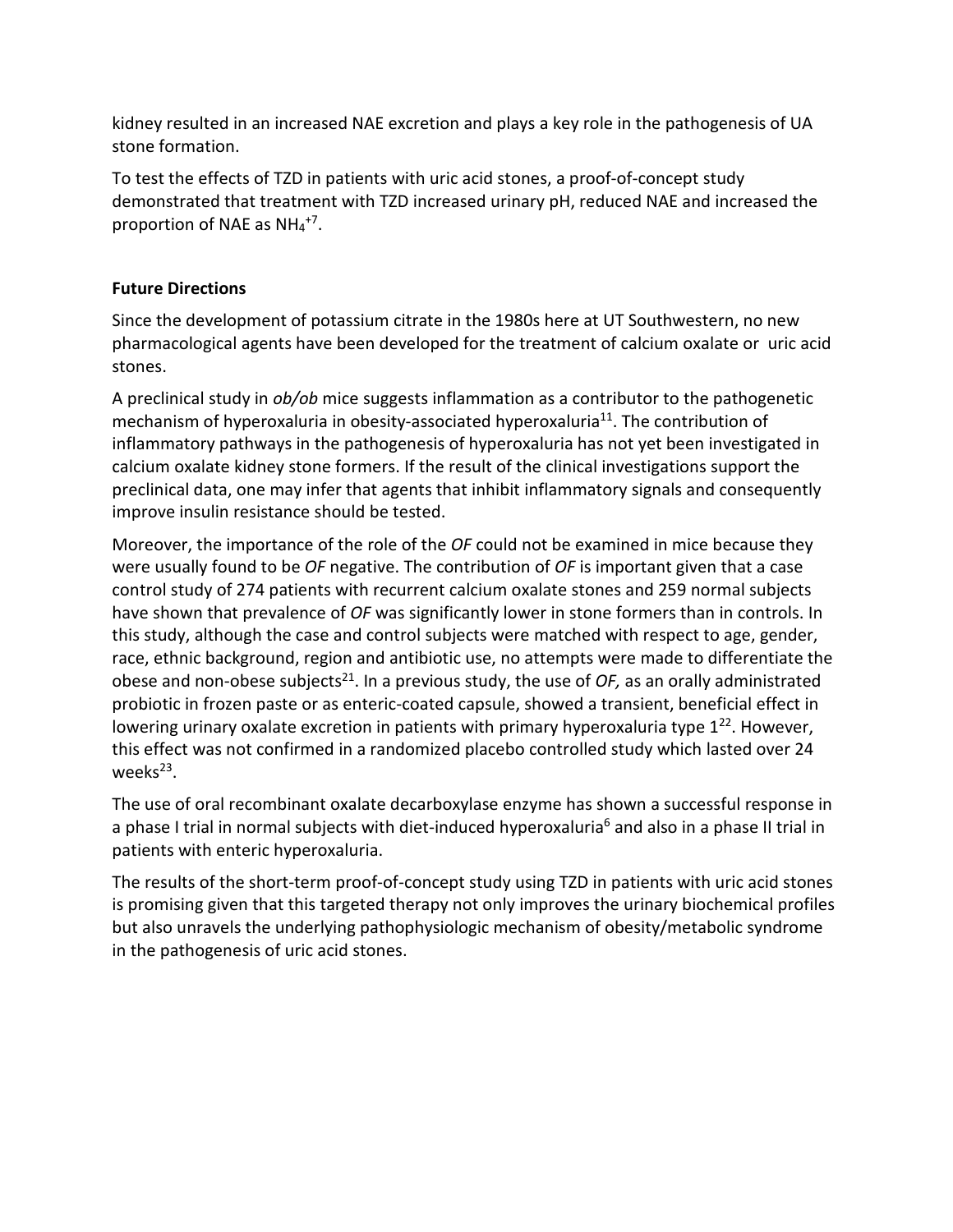- <span id="page-8-0"></span>1. Sakhaee K. Recent advances in the pathophysiology of nephrolithiasis. *Kidney international.* 2009;75(6):585-595.
- <span id="page-8-5"></span>2. Scales CD, Jr., Smith AC, Hanley JM, Saigal CS. Prevalence of kidney stones in the United States. *European urology.* 2012;62(1):160-165.
- <span id="page-8-6"></span>3. Romero V, Akpinar H, Assimos DG. Kidney stones: a global picture of prevalence, incidence, and associated risk factors. *Reviews in urology.* 2010;12(2-3):e86-96.
- <span id="page-8-1"></span>4. Sakhaee K. Nephrolithiasis as a systemic disorder. *Current opinion in nephrology and hypertension.* 2008;17(3):304-309.
- <span id="page-8-2"></span>5. Sakhaee K, Moe OW. Urolithiasis *Brenner and Rector The Kidney* 11th ed2019:38-49.
- <span id="page-8-3"></span>6. Langman CB, Grujic D, Pease RM, et al. A Double-Blind, Placebo Controlled, Randomized Phase 1 Cross-Over Study with ALLN-177, an Orally Administered Oxalate Degrading Enzyme. *American journal of nephrology.* 2016;44(2):150-158.
- <span id="page-8-4"></span>7. Maalouf NM, Poindexter JR, Adams-Huet B, Moe OW, Sakhaee K. Increased production and reduced urinary buffering of acid in uric acid stone formers is ameliorated by pioglitazone. *Kidney international.* 2019;95(5):1262-1268.
- <span id="page-8-7"></span>8. Xu LHR, Adams-Huet B, Poindexter JR, Maalouf NM, Moe OW, Sakhaee K. Temporal Changes in Kidney Stone Composition and in Risk Factors Predisposing to Stone Formation. *The Journal of urology.* 2017;197(6):1465-1471.
- <span id="page-8-8"></span>9. Pak CY, Adams-Huet B, Poindexter JR, Pearle MS, Peterson RD, Moe OW. Rapid Communication: relative effect of urinary calcium and oxalate on saturation of calcium oxalate. *Kidney international.* 2004;66(5):2032-2037.
- <span id="page-8-9"></span>10. Sakhaee K. Unraveling the mechanisms of obesity-induced hyperoxaluria. *Kidney international.* 2018;93(5):1038-1040.
- <span id="page-8-10"></span>11. Amin R, Asplin J, Jung D, et al. Reduced active transcellular intestinal oxalate secretion contributes to the pathogenesis of obesity-associated hyperoxaluria. *Kidney international.* 2018;93(5):1098-1107.
- <span id="page-8-11"></span>12. Siener R, Bangen U, Sidhu H, Honow R, von Unruh G, Hesse A. The role of Oxalobacter formigenes colonization in calcium oxalate stone disease. *Kidney international.*  2013;83(6):1144-1149.
- <span id="page-8-12"></span>13. Sakhaee K. Epidemiology and clinical pathophysiology of uric acid kidney stones. *Journal of nephrology.* 2014;27(3):241-245.
- <span id="page-8-13"></span>14. Daudon M, Lacour B, Jungers P. High prevalence of uric acid calculi in diabetic stone formers. *Nephrology, dialysis, transplantation : official publication of the European Dialysis and Transplant Association - European Renal Association.* 2005;20(2):468-469.
- <span id="page-8-14"></span>15. Portis AJ, Laliberte M, Tatman P, et al. High prevalence of gouty arthritis among the Hmong population in Minnesota. *Arthritis care & research.* 2010;62(10):1386-1391.
- <span id="page-8-15"></span>16. Sakhaee K. Uric acid metabolism and uric acid stones In: PP R, Kavanagh K, eds. *Urinary Tract Stone Disease*. Manchester, UK: Springer; 2011:185-193.
- <span id="page-8-16"></span>17. Asplin JR. Uric acid stones. *Seminars in nephrology.* 1996;16(5):412-424.
- <span id="page-8-17"></span>18. Sakhaee K, Adams-Huet B, Moe OW, Pak CY. Pathophysiologic basis for normouricosuric uric acid nephrolithiasis. *Kidney international.* 2002;62(3):971-979.
- <span id="page-8-18"></span>19. Bobulescu IA, Dubree M, Zhang J, McLeroy P, Moe OW. Effect of renal lipid accumulation on proximal tubule Na+/H+ exchange and ammonium secretion. *American journal of physiology Renal physiology.* 2008;294(6):F1315-1322.